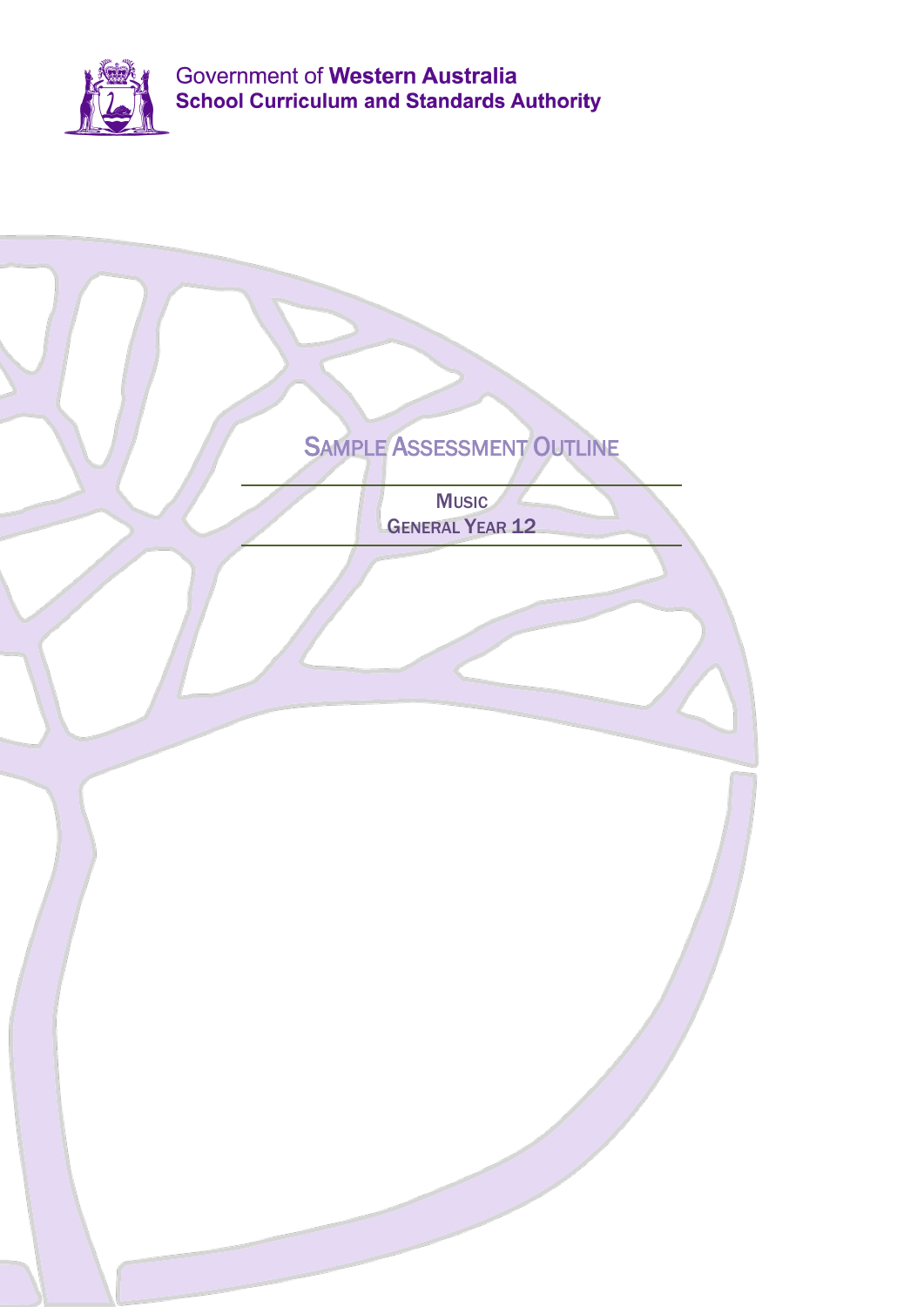#### **Copyright**

© School Curriculum and Standards Authority, 2019

This document – apart from any third party copyright material contained in it – may be freely copied, or communicated on an intranet, for non-commercial purposes in educational institutions, provided that the School Curriculum and Standards Authority is acknowledged as the copyright owner, and that the Authority's moral rights are not infringed.

Copying or communication for any other purpose can be done only within the terms of the *Copyright Act 1968* or with prior written permission of the School Curriculum and Standards Authority. Copying or communication of any third party copyright material can be done only within the terms of the *Copyright Act 1968* or with permission of the copyright owners.

Any content in this document that has been derived from the Australian Curriculum may be used under the terms of the Creative [Commons Attribution 4.0 International licence.](https://creativecommons.org/licenses/by/4.0/)

#### **Disclaimer**

Any resources such as texts, websites and so on that may be referred to in this document are provided as examples of resources that teachers can use to support their learning programs. Their inclusion does not imply that they are mandatory or that they are the only resources relevant to the course.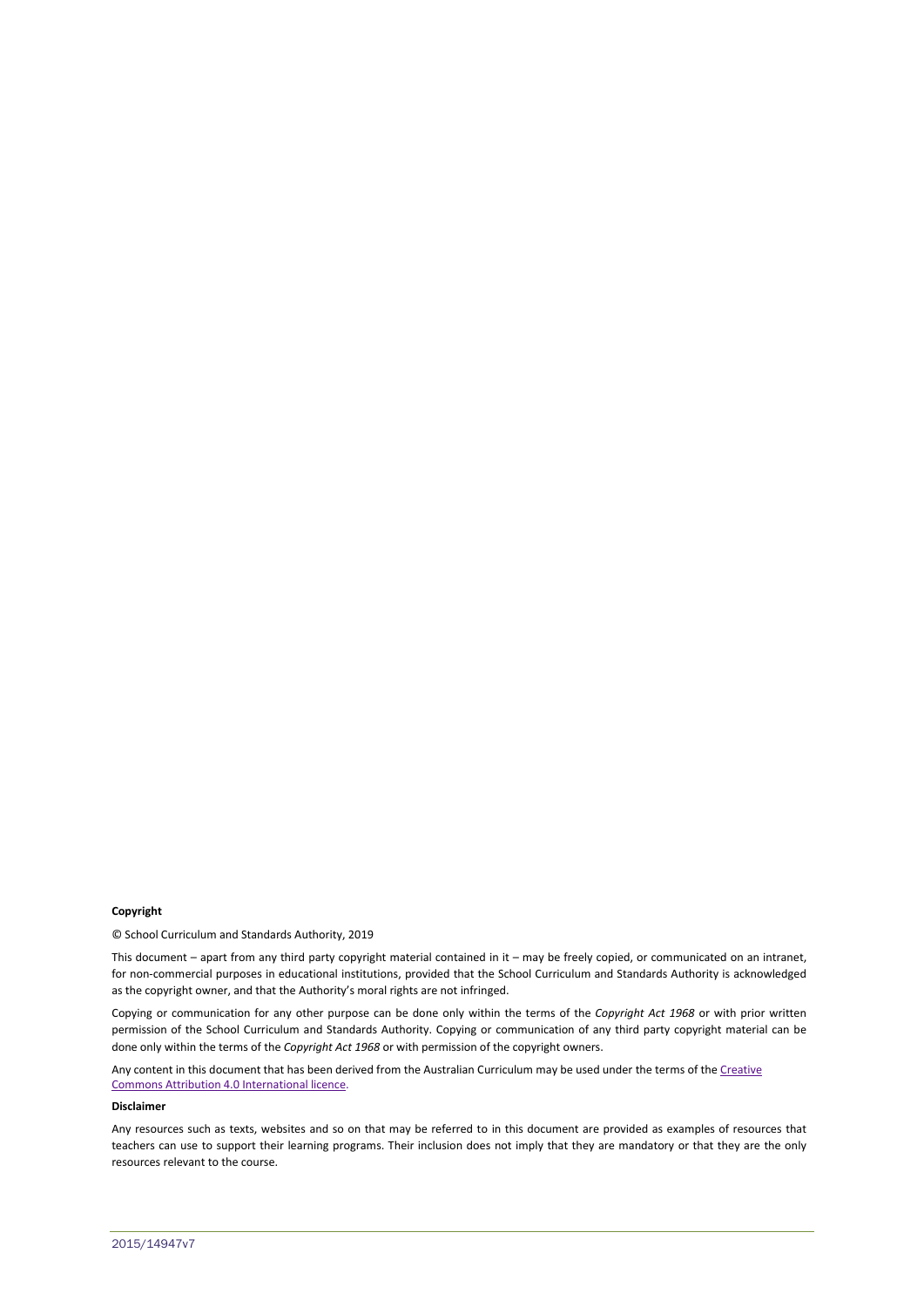# Sample assessment outline

Music – General Year 12

Unit 3 and Unit 4 – Practical component (select from one of three options: Performance, Composition portfolio or Production/Practical project)

#### Performance

| <b>Assessment</b><br>component | <b>Assessment</b><br>type<br>(from syllabus) | <b>Assessment</b><br>type weighting $\mid$<br>(from syllabus) | <b>Assessment</b><br>task<br>weighting | When                  | <b>Assessment task</b>                                                                                                                                                                                                                                                                                                                                                                     |
|--------------------------------|----------------------------------------------|---------------------------------------------------------------|----------------------------------------|-----------------------|--------------------------------------------------------------------------------------------------------------------------------------------------------------------------------------------------------------------------------------------------------------------------------------------------------------------------------------------------------------------------------------------|
| Practical<br>(40%)             | Prepared<br>repertoire                       | 20%                                                           | 5%                                     | Semester 1<br>Week 7  | Task 1: Class performance - students will select one piece that they are currently learning with their<br>instrumental/vocal teacher to perform to the class                                                                                                                                                                                                                               |
|                                |                                              |                                                               | 8%                                     | Semester 2<br>Week 12 | Task 4: Recital night/concert - students will select two contrasting pieces and perform them in a<br>recital/concert setting, providing suitable accompaniment where required                                                                                                                                                                                                              |
|                                |                                              |                                                               | 7%                                     | Semester 2<br>Week 14 | Task 5: Music Theatre concert - individual and ensemble performance of selected and arranged Music<br>Theatre repertoire studied during the semester                                                                                                                                                                                                                                       |
|                                | Other<br>performance<br>activities           | 20%                                                           | 5%                                     | Semester 1<br>Week 14 | Task 2: Performance of film composition score - students perform music composed to accompany a<br>selected film scene devised by media students                                                                                                                                                                                                                                            |
|                                |                                              |                                                               | 5%                                     | Semester 2<br>Week 3  | Task 3: Sight reading - students will sight read an excerpt provided by their instrumental/vocal teacher,<br>observing relevant performance conventions and score markings OR<br>Task 3: Improvisation - students will play an improvised solo over an F Blues progression using a backing<br>CD, backing band or instrumentalist, demonstrating rhythmic, melodic and harmonic creativity |
|                                |                                              |                                                               | 5%                                     | Semester 2<br>Week 14 | Task 6: Ensemble - summative report accounting for musical contribution, and attention to, and progress<br>made with, rehearsal conventions in one or more ensembles over the year. Reports can be provided by<br>ensemble directors, instrumental/vocal teachers or classroom teachers, if the ensembles are class-based                                                                  |
|                                |                                              |                                                               | 5%                                     | Semester 2<br>Week 14 | Task 7: Instrumental/vocal teacher report - summative report accounting for student progress over the<br>year according to set criteria                                                                                                                                                                                                                                                    |
|                                |                                              | 40%                                                           | 40%                                    |                       |                                                                                                                                                                                                                                                                                                                                                                                            |

1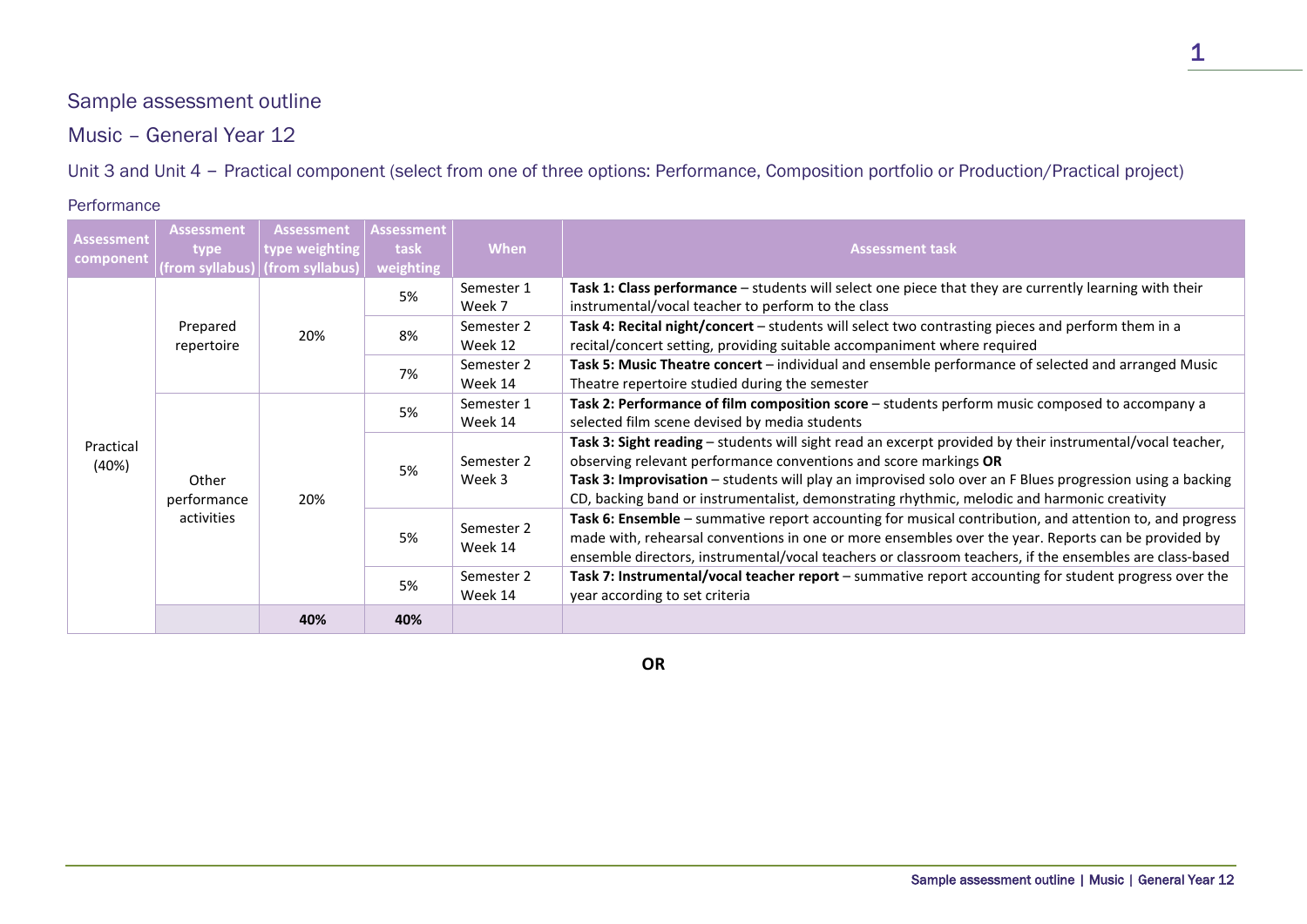### Composition portfolio

| Assessment <sup>1</sup><br>component | <b>Assessment</b><br>type<br>(from syllabus) | Assessment<br>type weighting<br>(from syllabus) | <b>Assessment</b><br>task<br>weighting | <b>When</b>           | <b>Assessment task</b>                                                                                                                                                                                                                     |
|--------------------------------------|----------------------------------------------|-------------------------------------------------|----------------------------------------|-----------------------|--------------------------------------------------------------------------------------------------------------------------------------------------------------------------------------------------------------------------------------------|
| Practical<br>(40%)                   | Composition<br>portfolio                     | 40%                                             | 5%                                     | Semester 1<br>Week 7  | Task 1: Portfolio proposal - students will complete a written proposal addressed to the teacher, outlining<br>the plan for the portfolio. Includes samples (short written and/or audio excerpts, thematic ideas, etc.) of<br>each piece    |
|                                      |                                              |                                                 | 7%                                     | Semester 1<br>Week 14 | Task 2: Composition presentation - students will select one piece that they are preparing for the<br>portfolio submission and present the overview, score, and recording to the class                                                      |
|                                      |                                              |                                                 | 8%                                     | Semester 2<br>Week 8  | Task 3: Composition assessment - partial submission of the portfolio, including overviews, scores and<br>recordings. The exact nature of 'partial submission' to be negotiated between classroom teacher,<br>composition tutor and student |
|                                      |                                              |                                                 | 15%                                    | Semester 2<br>Week 14 | Task 4: Composition portfolio - submission of complete portfolio (minimum of two contrasting pieces,<br>10-12 minutes combined time) including overviews, scores and recordings for all compositions                                       |
|                                      |                                              |                                                 | 5%                                     | Semester 2<br>Week 14 | Task 5: Composition portfolio supervisor report - summative report accounting for student progress<br>over the year according to set criteria                                                                                              |
|                                      |                                              | 40%                                             | 40%                                    |                       |                                                                                                                                                                                                                                            |

**OR**

## Production/Practical project

| Assessment<br>component | <b>Assessment</b><br>type<br>(from syllabus) | Assessment<br>type weighting<br>(from syllabus) | <b>Assessment</b><br>task<br>weighting | <b>When</b>           | <b>Assessment task</b>                                                                                                                                                                                                                                                                                                                                            |
|-------------------------|----------------------------------------------|-------------------------------------------------|----------------------------------------|-----------------------|-------------------------------------------------------------------------------------------------------------------------------------------------------------------------------------------------------------------------------------------------------------------------------------------------------------------------------------------------------------------|
| Practical<br>(40%)      | Production/<br>Practical<br>project          | 40%                                             | 5%                                     | Semester 1<br>Week 7  | Task 1: Production – presentation of 1–2 pieces/scenes/sections from the production individually, or as<br>part of an ensemble (and marked individually) OR<br>Task 1: Practical project – presentation of overview of project, research aims and intentions, outline of<br>one arrangement or composition, or an analysis or performance of one piece            |
|                         |                                              |                                                 | 10%                                    | Semester 1<br>Week 14 | Task 2: Production - presentation of 2-3 pieces/scenes/sections from the production individually, or as<br>part of an ensemble (and marked individually) OR<br>Task 2: Practical project - presentation of first section of written project and overview of the rest, outline<br>of 1–2 arrangements or compositions, or an analysis or performance of 1–2 pieces |
|                         |                                              |                                                 | 20%                                    | Semester 2<br>Week 14 | Task 3: Production - final performance of complete production, with students assessed individually and<br>as part of an ensemble OR<br>Task 3: Practical project - presentation of final project, including all required documentation and<br>materials                                                                                                           |
|                         |                                              |                                                 | 5%                                     | Semester 2<br>Week 14 | Task 4: Production/project teacher/supervisor report – summative report accounting for student<br>progress over the year according to set criteria                                                                                                                                                                                                                |
|                         |                                              | 40%                                             | 40%                                    |                       |                                                                                                                                                                                                                                                                                                                                                                   |